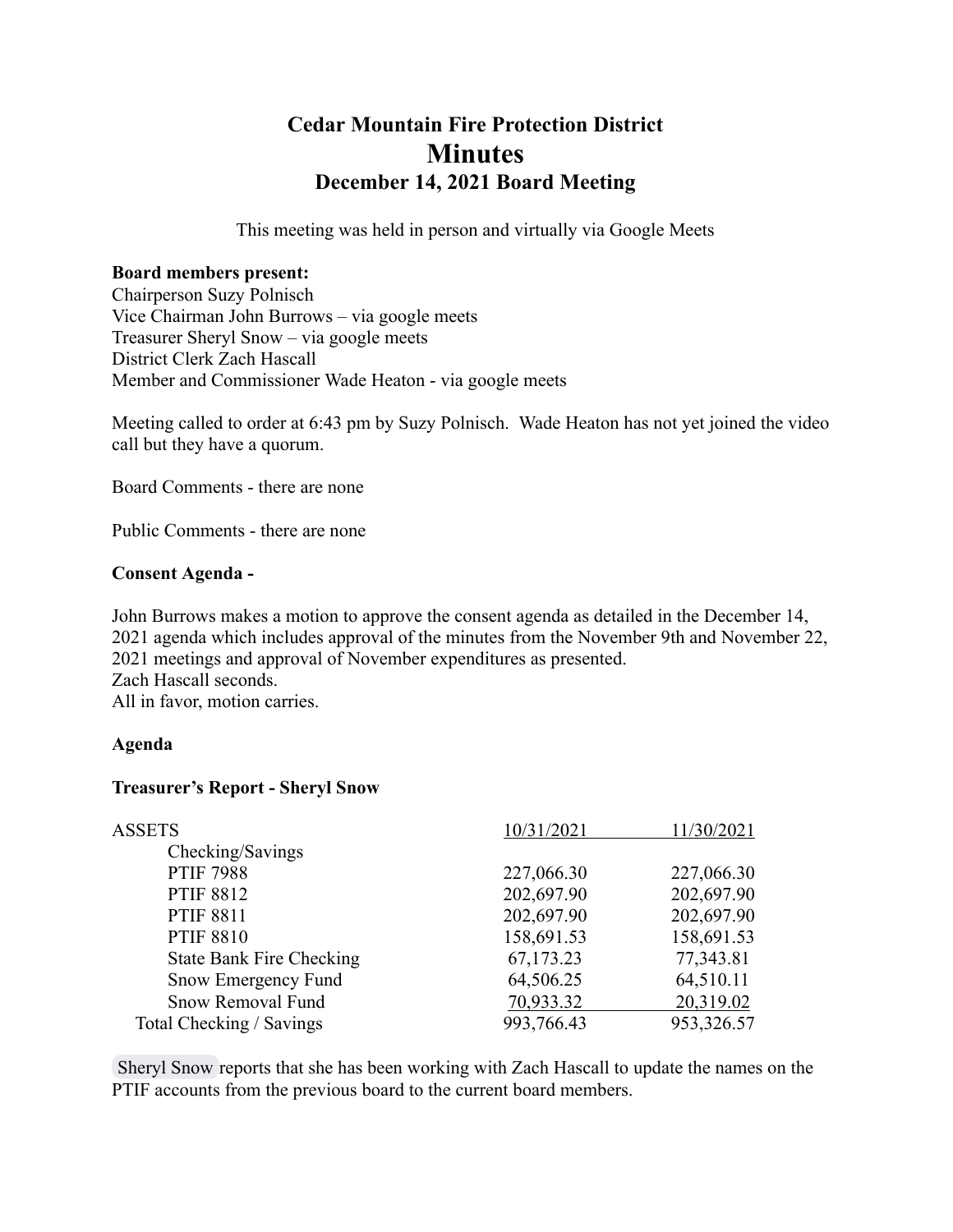The board members have a short discussion regarding the snow fund accounts and the updated users for the PTIF accounts and the status of the one PTIF account used for the construction of Station #3.

## **Clerk's Report - Zach Hascall**

Zach doesn't have anything specific to report since they have just had a budget hearing for 2021 and they have discussed the reasons for the overages. He says the snow contractors have received their second payment of the year. There is a discussion regarding the outstanding revenue payments and what will be received before year's end.

Suzy Polnisch says for the record that Wade Heaton has joined the meeting at 6:51 pm.

Zach Hascall says there is an outstanding balance on wildland income of approximately \$45,000.

## **District Manager's Report - Josh Jennings**

Burn pit has been closed for the season and will be prepared for winter burning.

District Insurance policies - UCIP application has been accepted and payment will be sent in January and a significant amount of money will be saved by switching over to UCIP.

Dust Service - still waiting on quotes from other vendors besides the current one from Dustbusters.

Long term equipment - new trucks to arrive soon and GPS tracking systems being installed before they go into service.

Employee physicals and drug testing are discussed by the district manager and board members.

The issues of PTO tracking and updating employee policies are also discussed.

Snow update - the district has met with the Sheriff regarding vehicles and obstructions that prevent the contractors from plowing.

Station #3 update - the CIB funds are going to cover the construction of a retaining wall and the general contractor has agreed to the project. Estimated cost is about \$35,000 but can be covered by the CIB grant.

Small equipment is due to be inventoried and tracked.

Digital fuel gauges to be used on bulk fuel tanks to track usage.

Burn pit solution for 2022 is that it will be taken over by Western Kane County Service District and be located near station #1 to be centrally located and more details will be forthcoming.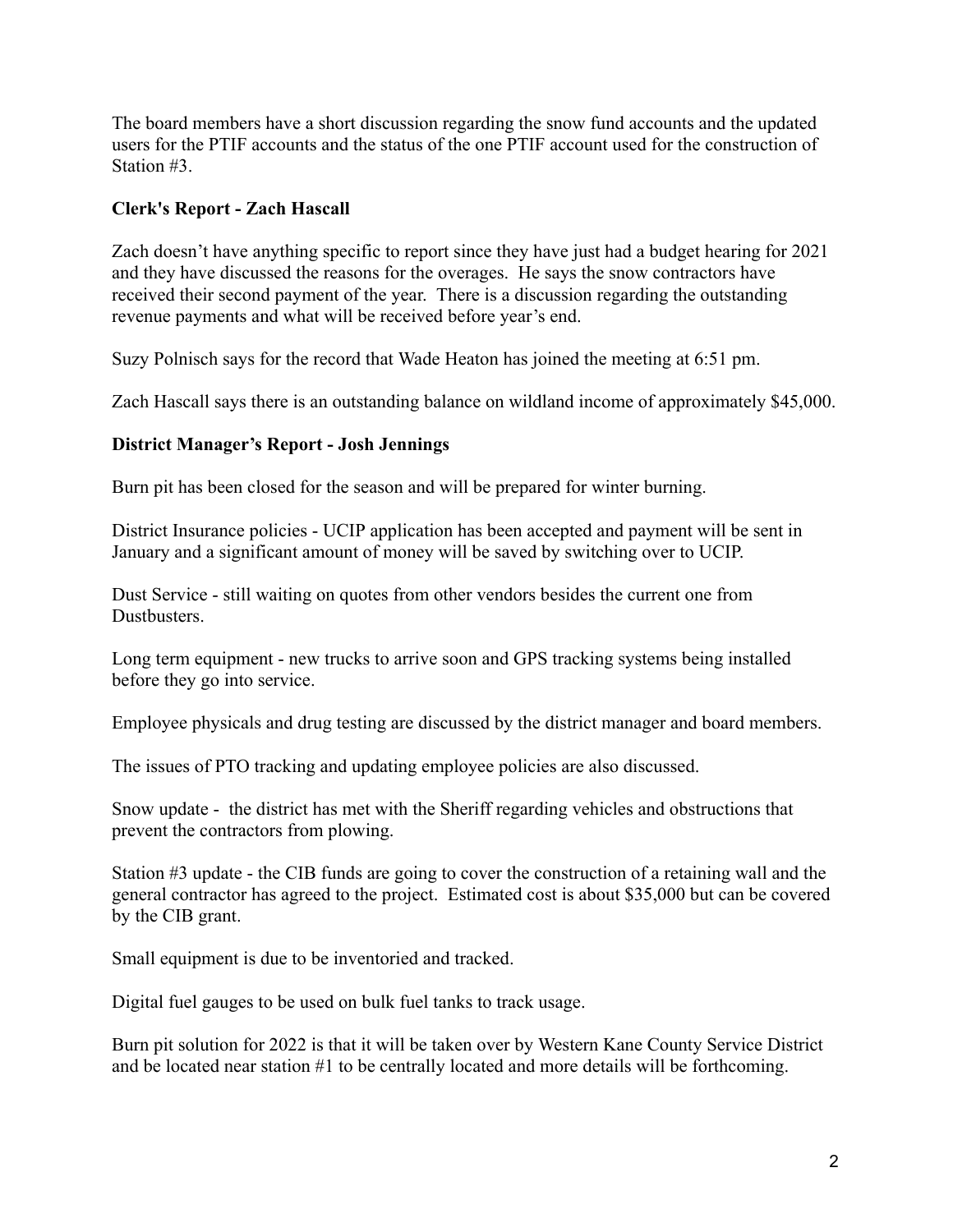## **Chief's Report - Deputy Chief Adam Scott**

EMS and Fire calls are up for the year. EMS and ambulance calls will decrease during the slow part of the season.

Delivery of two Ford pickup trucks due within a week. The Dodge pickup is due the week of Christmas. The new ambulance is being outfitted and decals installed.

ISO inspection went well and final reports are being submitted. It may take up to 6 months to be notified of the new rating and once it is finalized, homeowners in the Swains Creek area will be able to notify their insurance companies of the new rating.

There are 9 candidates graduating from the Dammeron Valley Fire training program for Fire I and Fire II and Firefighter Alfred has passed all practical exams for Paramedic certification and takes his national written test this week to become a fully certified paramedic.

## **District Equipment -**

Deputy Chief Jones says they still have broken down vehicles as reported last month. They are not essential vehicles and are waiting for the new year to get vendor bids to repair and upgrade current vehicles. There needs to be a discussion regarding the ambulance which is 20 years old and in need of a new engine which could cost  $$10,000$  to  $$15,000$  to repair. Possible solutions need to be discussed further.

## **Governing Board Officers and Responsibilities -**

Suzy Polnisch did not complete the update on policy and procedure regarding board officers to include a Vice Chairman. This will be added to the January meeting.

## **Repeater - update on current need and use.**

Wade Heaton says he does not have an update at this time.

## **Board Reports -**

John Burrows: Facilities and Operations - has no updates.

Zach Hascall: Finance - says the bulk of his update has been covered by the public meetings and he has touched on the future of fees and PTO tracking and is making progress.

Wade Heaton: ISO - nothing to report.

Suzy Polnisch: Communications, HR and Payroll - says a banner to advertise the subscription program has been ordered and still waiting for delivery.